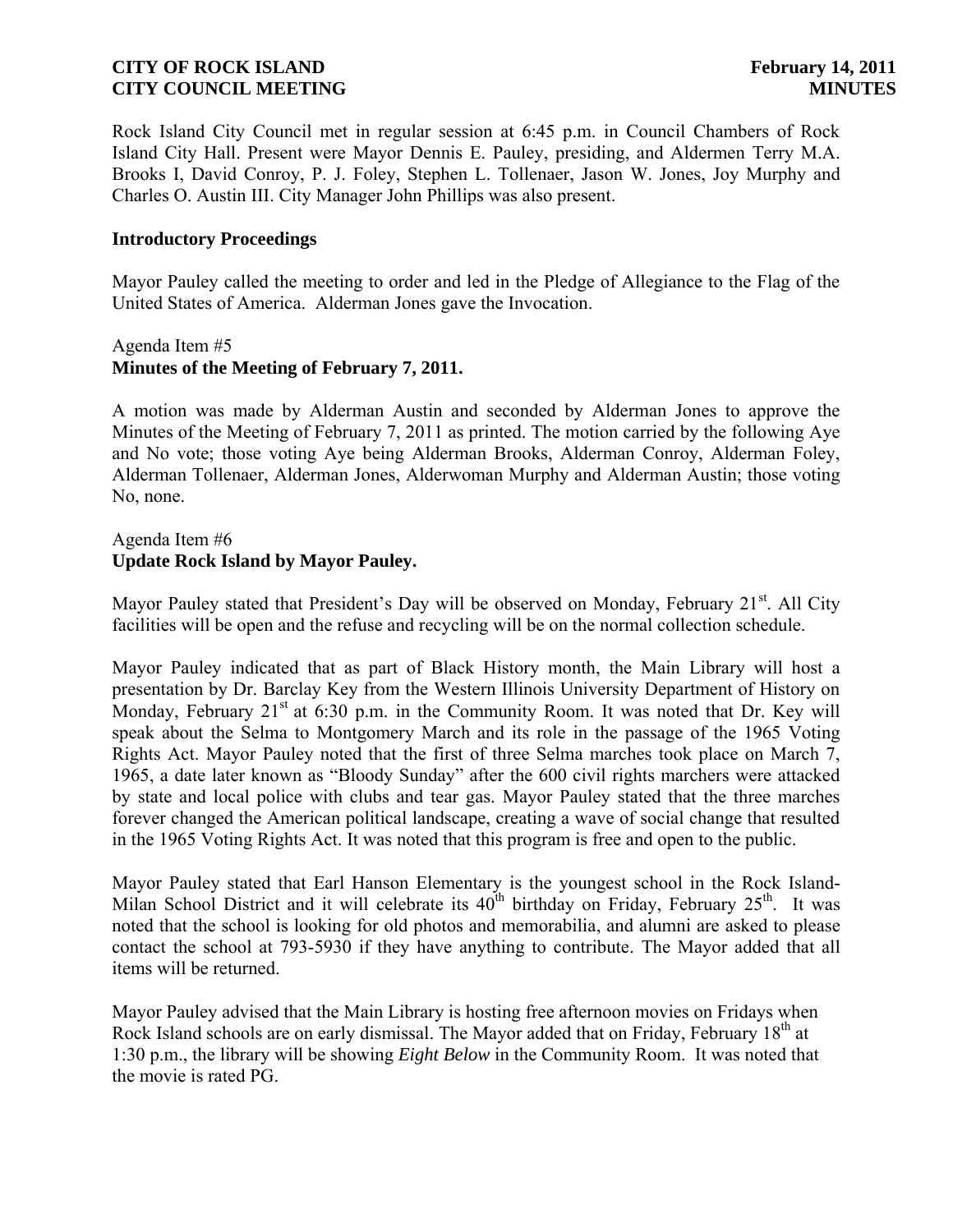#### Agenda Item #7

# **Proclamation declaring Friday, February 18, 2011 as In Town, Buckle Down… In Loving Memory of Tyler Ledezma Day.**

Mayor Pauley read the Proclamation declaring Friday, February 18, 2011 as In Town, Buckle Down… In Loving Memory of Tyler Ledezma Day.

Mr. Taner Ledezma brother of Tyler Ledezma and Ms. Carly Slack, President of Sigma Alpha Delta, Alleman High School's Chapter of SADD accepted the Proclamation.

Ms. Slack stated that with the IDOT grant, they have been working hard to promote the awareness of wearing seatbelts while driving. Ms. Slack thanked the Mayor, Council and City for the Proclamation.

#### Agenda Item #8

# **Public Hearing on a request from Sylvia Runkle for a Special Use Permit to operate a hypnosis business out of her residence at 2107 17th Street.**

Mayor Pauley closed the regular meeting at 6:52 p.m. and opened a Public Hearing on a request from Sylvia Runkle for a Special Use Permit to operate a hypnosis business out of her residence at  $2107$   $17<sup>th</sup>$  Street.

Ms. Runkle of 2107 17<sup>th</sup> Street stepped forward. Mayor Pauley swore in Ms. Runkle.

Ms. Runkle stated that she is moving her business from Bettendorf to her home in Rock Island at  $2107$   $17<sup>th</sup>$  Street. Ms. Runkle indicated that she will utilize the enclosed front porch and part of another room to operate a part-time hypnosis business.

Mayor Pauley stated that Ms. Runkle has requested three (3) days a week, but also has requested that she have the ability to switch days as needed.

Ms. Runkle responded that she would like to have that flexibility due to some of her clients only being able to come on certain days of the week.

Mayor Pauley inquired about signage.

Ms. Runkle stated that she requested signs in the window and a sign in the front yard. Ms. Runkle indicated that since the in-ground sign was not ready and the ground was still frozen, she hoped to put signage in the windows until the in-ground sign is ready for the front yard.

Alderwoman Murphy inquired about parking.

Ms. Runkle stated that there are five (5) parking spaces behind the residence and plenty of parking in front of the house.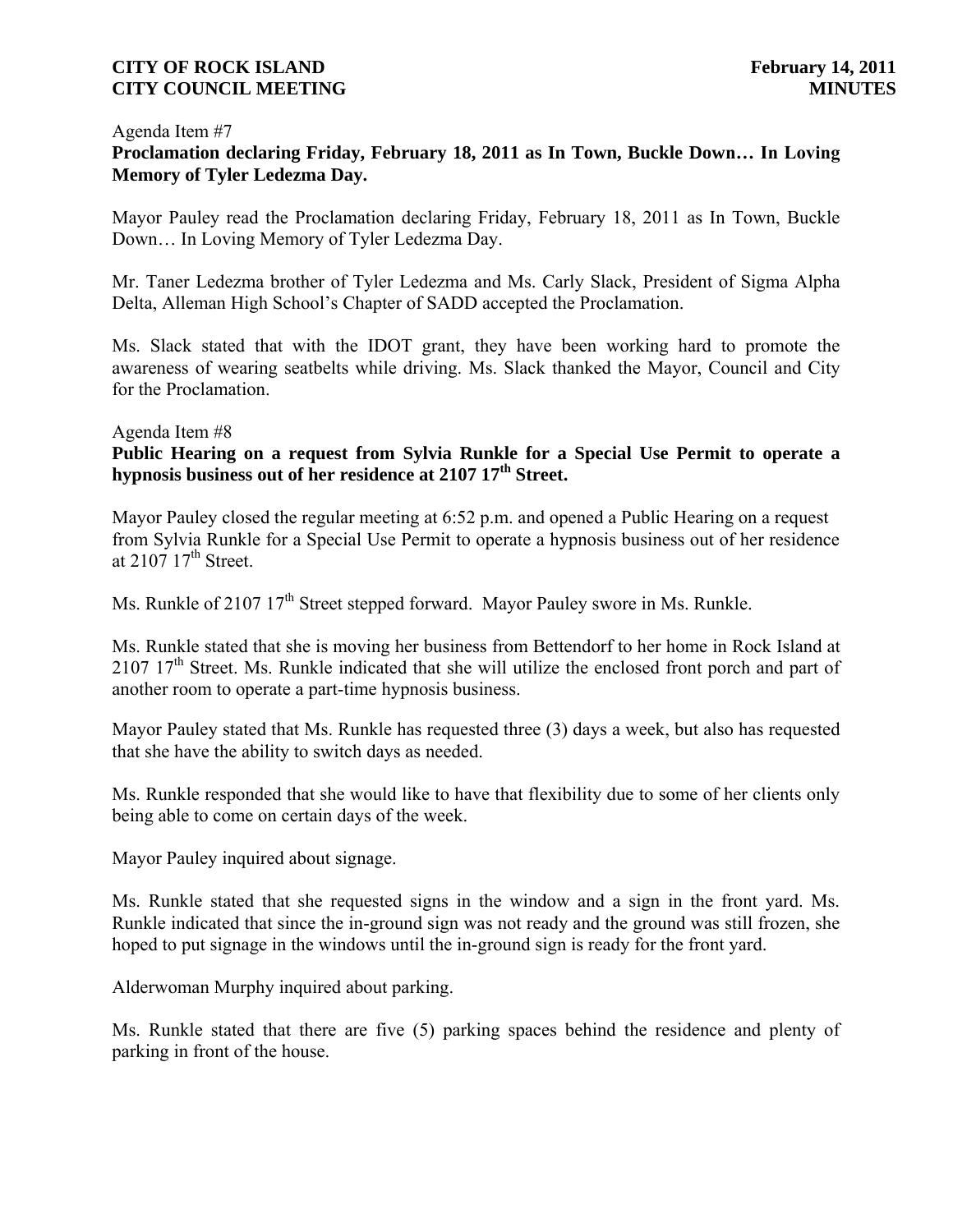Alderman Austin inquired as to whether Ms. Runkle hoped to have the opportunity to keep the window signs until the in-ground sign was placed. Ms. Runkle stated yes.

Mayor Pauley inquired as to whether there was anyone who wished to speak in favor of the Special Use Permit application.

Ms. Lori Phelps of 2107 17<sup>th</sup> Street stepped forward. Mayor Pauley swore in Ms. Phelps.

Ms. Phelps stated that she had no objection to this business; it will be an appropriate business for a next door neighbor.

Mayor Pauley then inquired as to whether there was anyone who wished to speak in opposition to the Special Use Permit application. No one stepped forward.

With no other person present to speak in favor of or in opposition to the Special Use Permit application, Mayor Pauley closed the Public Hearing and reconvened the regular meeting at 6:58 p.m.

It was moved by Alderman Foley, seconded by Alderwoman Murphy to approve the Special Use Permit as recommended, subject to the stipulations that one (1) resident employee be allowed; a minimum of three (3) off street parking spaces be provided; hours of operation shall be by appointment only from 10:00 a.m. to 6:00 p.m., Monday through Wednesday primarily, but allowances on a case-by-case basis be allowed to have clients come on an occasional Thursday and/or Friday; that a 3' x 5' unlighted freestanding sign be allowed in the west front yard; that the use shall meet all other applicable codes and ordinances; and refer to the City Attorney for an ordinance.

Discussion followed. Alderman Austin inquired as to whether anything needed to be stated about the opportunity to keep the window signs in place.

City Manager Phillips stated that there seems to be a consensus to allow the window signs.

After discussion, the motion carried by the following Aye and No vote: those voting Aye being Alderman Brooks, Alderman Conroy, Alderman Foley, Alderman Tollenaer, Alderman Jones, Alderwoman Murphy and Alderman Austin; those voting No, none.

### Agenda Item #9 **A Special Ordinance amending Chapter 15: Taxation, Sec.15-108 of the Code of Ordinances.**

Alderman Austin moved and Alderman Brooks seconded to pass the ordinance.

Discussion followed.

Alderman Conroy stated that when this budget procedure was first worked on, there were three (3) options, which included; increasing this tax; increasing garbage fees; and laying people off.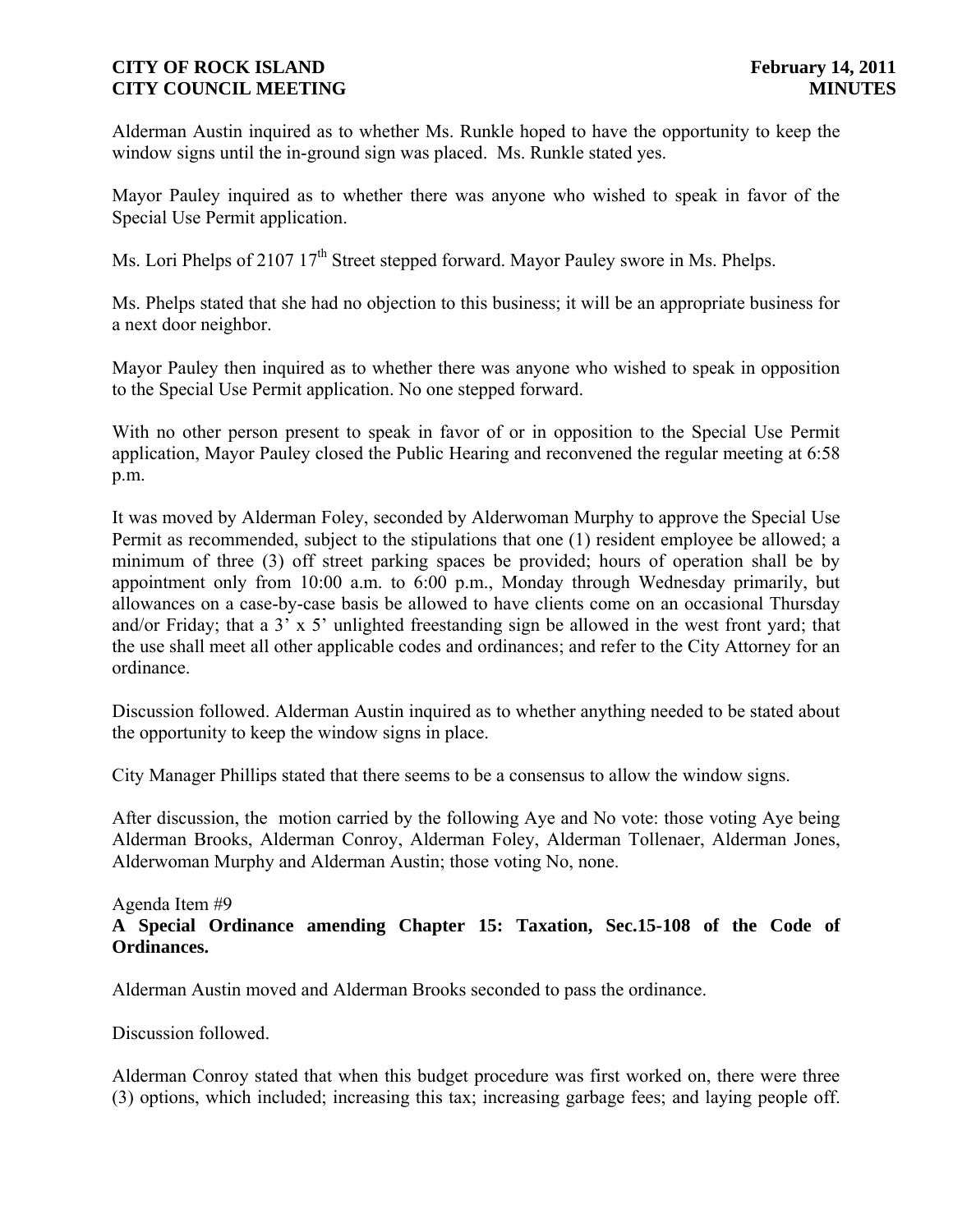Alderman Conroy noted that he voted against this item the first two (2) times. Alderman Conroy stated that he knows something needs to be done and for that reason he would support this item.

After discussion, the motion carried by the following Aye and No vote: those voting Aye being Alderman Brooks, Alderman Conroy, Alderman Foley, Alderman Tollenaer and Alderman Austin; those voting No, Alderman Jones and Alderwoman Murphy.

### Agenda Item #10

# **A Special Ordinance prohibiting the drilling of potable water wells within the area of the City bounded by 12th Street, the Rock River, 37th Avenue extended to the Rock River and 48th Avenue extended to the Rock River.**

It was moved by Alderwoman Murphy, seconded by Alderman Austin to consider, suspend the rules and pass the ordinance. The motion carried by the following Aye and No vote: those voting Aye being Alderman Brooks, Alderman Conroy, Alderman Foley, Alderman Tollenaer, Alderman Jones, Alderwoman Murphy and Alderman Austin; those voting No, none.

#### Agenda Item #11

# **A Special Ordinance amending Chapter 4, Sec. 4-183 of the Code of Ordinances regarding rental residential property license and inspection fees.**

Alderman Austin moved and Alderman Brooks seconded to consider, suspend the rules and pass the ordinance.

Discussion followed with Alderman Conroy stating that most of this is due to the absentee landlords.

Alderman Conroy and City Attorney Kutsunis discussed state statutes regarding residents and rebates.

Alderman Conroy stated that he had concerns in regards to the absentee landlords. Alderman Conroy advised that he would like to make a motion to defer this item for one week to take a look as to how this affects the amount that is trying to be raised in regards to the budget. Alderman Conroy indicated that he would like information from staff in regards to how many residents are on the tax roles for apartments that are absentee landlords and how many live within the City limits.

Chief Building Official Tom Ayers stated that the information could be compiled.

Alderman Foley inquired upon Chief Building Official Tom Ayers to explain what the classes and rebates entail.

Mr. Ayers advised that there is a guide that is used for the outside and inside of properties. It was noted that part of the goal of the class would be to show them how to use that guide to inspect their properties. Mr. Ayers stated that the rebate would depend on attending the class and returning the self appraisal, at that time, the rebate would apply for the following year.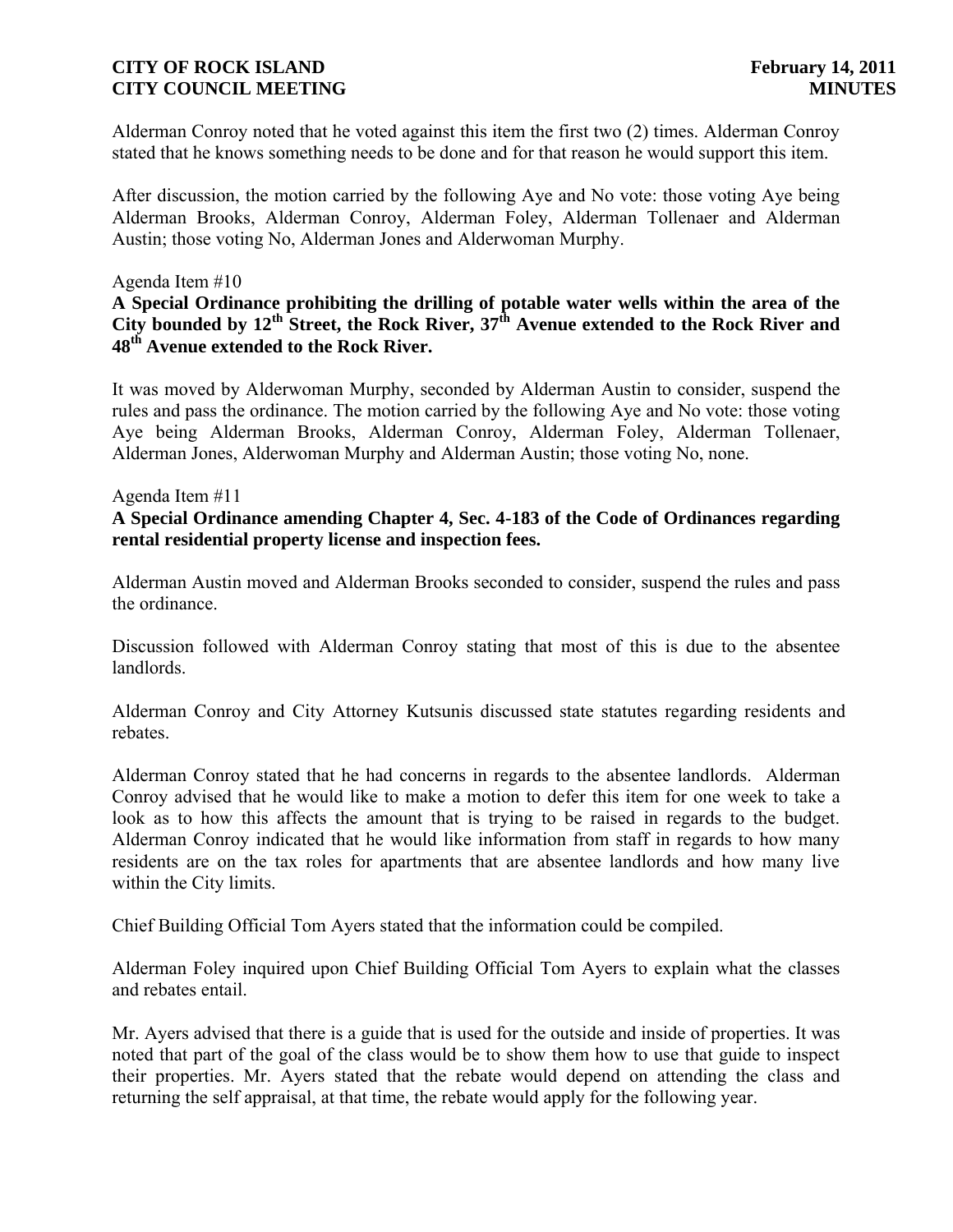After discussion, Alderman Conroy made a motion to defer Agenda Item #11 for one week, Alderman Brooks seconded. The motion carried by the following Aye and No vote: those voting Aye being Alderman Brooks, Alderman Conroy, Alderman Foley, Alderman Tollenaer, Alderman Jones, Alderwoman Murphy and Alderman Austin; those voting No, none.

Note: Agenda Item #11 will be on the February  $21<sup>st</sup>$  Agenda.

Agenda Item #12 **CLAIMS**

It was moved by Alderman Austin, seconded by Alderwoman Murphy to accept the following reports and authorize payment as recommended. The motion carried by the following Aye and No vote: those voting Aye being Alderman Brooks, Alderman Conroy, Alderman Foley, Alderman Tollenaer, Alderman Jones, Alderwoman Murphy and Alderman Austin; those voting No, none.

- a. Report from the Administrative Services Department regarding payment in the amount of \$12,181.00 to Crawford & Company for Worker's Compensation settlement for Ryan Barnett.
- b. Report from the Public Works Department regarding payment #2 in the amount of \$182,169.29 to General Constructors, Inc. for services provided for the improvements to outfalls 011 and 012. (037)
- c. Report from the Public Works Department regarding payment in the amount of \$4,668.00 to the Treasurer of the State of Illinois for the City's share of the IL.92 Resurfacing project. (038)

# Agenda Item #13 **Claims for the week of February 4th through February 10th in the amount of \$448,710.21.**

Alderman Conroy moved and Alderman Foley seconded to allow the claims. The motion carried by the following Aye and No vote: those voting Aye being Alderman Brooks, Alderman Conroy, Alderman Foley, Alderman Tollenaer, Alderman Jones, Alderwoman Murphy and Alderman Austin; those voting No, none.

# Agenda Item #14 **Payroll for the weeks of January 24th through February 6th in the amount of \$1,227,928.68.**

Alderman Tollenaer moved and Alderman Foley seconded to allow the payroll. The motion carried by the following Aye and No vote: those voting Aye being Alderman Brooks, Alderman Conroy, Alderman Foley, Alderman Tollenaer, Alderman Jones, Alderwoman Murphy and Alderman Austin; those voting No, none.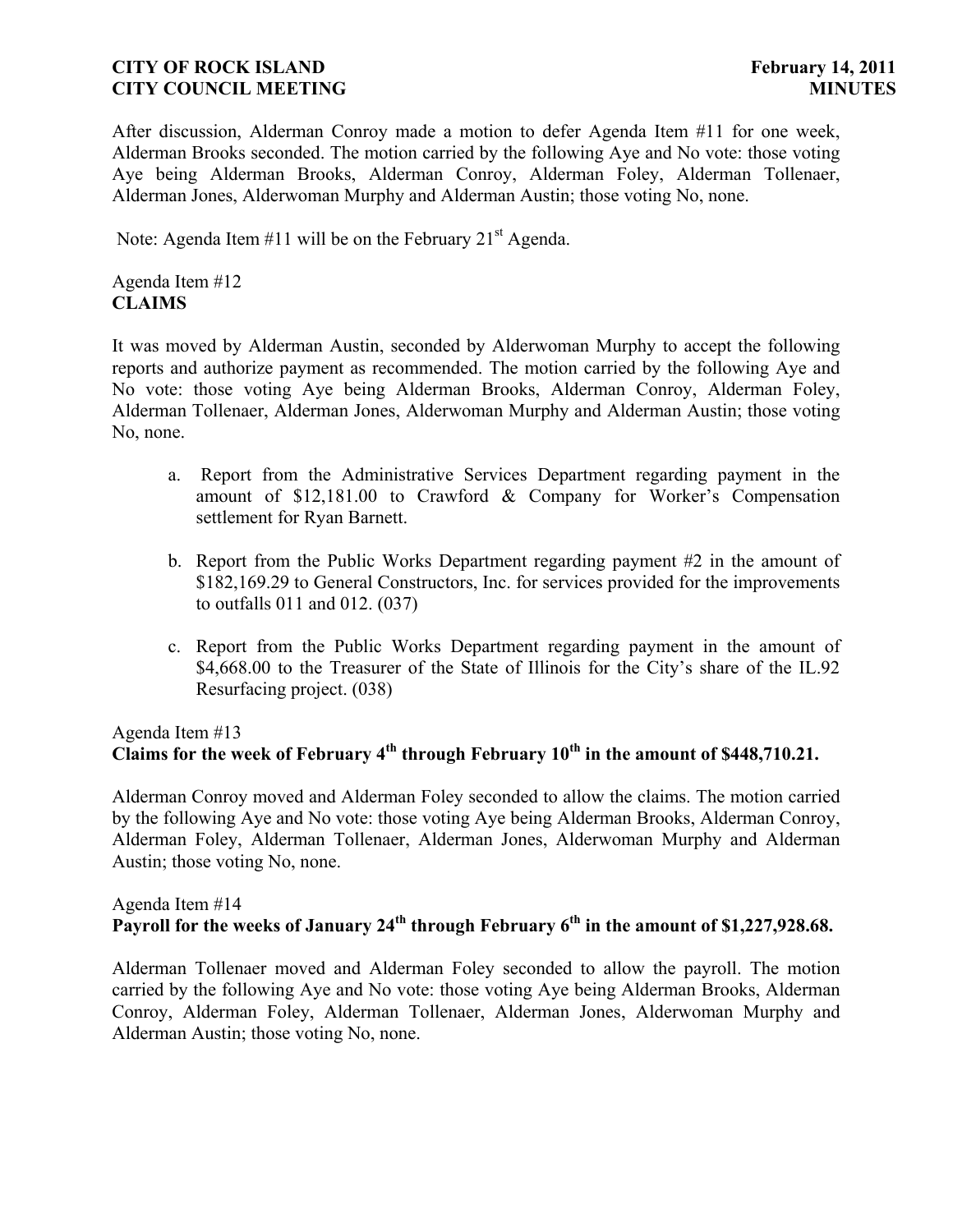### Agenda Item #15

**Report from the Administrative Services Department regarding a Special Ordinance providing for a fifth cable extension of the cable franchise agreement through April 30, 2011**.

It was moved by Alderman Foley, seconded by Alderman Conroy to consider, suspend the rules and pass the ordinance.

Discussion followed with Alderman Jones inquiring as to when the review is due.

City Manager Phillips stated that the City had a conversation with Azavar last week and the City was assured that things would be wrapped up before April  $30<sup>th</sup>$ .

After discussion, the motion carried by the following Aye and No vote: those voting Aye being Alderman Brooks, Alderman Conroy, Alderman Foley, Alderman Tollenaer, Alderman Jones, Alderwoman Murphy and Alderman Austin; those voting No, none.

# Agenda Item #16 **Report from General Administration regarding Federal Project Priorities**.

It was moved by Alderwoman Murphy, seconded by Alderman Austin to support the recommended projects as priorities and authorize staff to communicate this to the Congressional staff. The motion carried by the following Aye and No vote: those voting Aye being Alderman Brooks, Alderman Conroy, Alderman Foley, Alderman Tollenaer, Alderman Jones, Alderwoman Murphy and Alderman Austin; those voting No, none.

# Agenda Item #17 **Report from the Public Works Department regarding parking ticket fine increases.**

Alderman Austin moved and Alderman Conroy seconded to approve the parking fine increases as recommended in the report and refer to the City Attorney for an ordinance. The motion carried by the following Aye and No vote: those voting Aye being Alderman Brooks, Alderman Conroy, Alderman Foley, Alderman Tollenaer, Alderman Jones, Alderwoman Murphy and Alderman Austin; those voting No, none.

### Agenda Item #18

# **Report from the Public Works Department regarding the Sunset Marina harbor entrance dredging.**

It was moved by Alderwoman Murphy, seconded by Alderman Conroy to approve the dredging as recommended and authorize staff to direct the Corps of Engineers to use the remaining allocation to dredge the harbor entrance in fall 2011.

Discussion followed with Alderman Brooks inquiring upon Public Works Director Bob Hawes to explain more about the dredging project.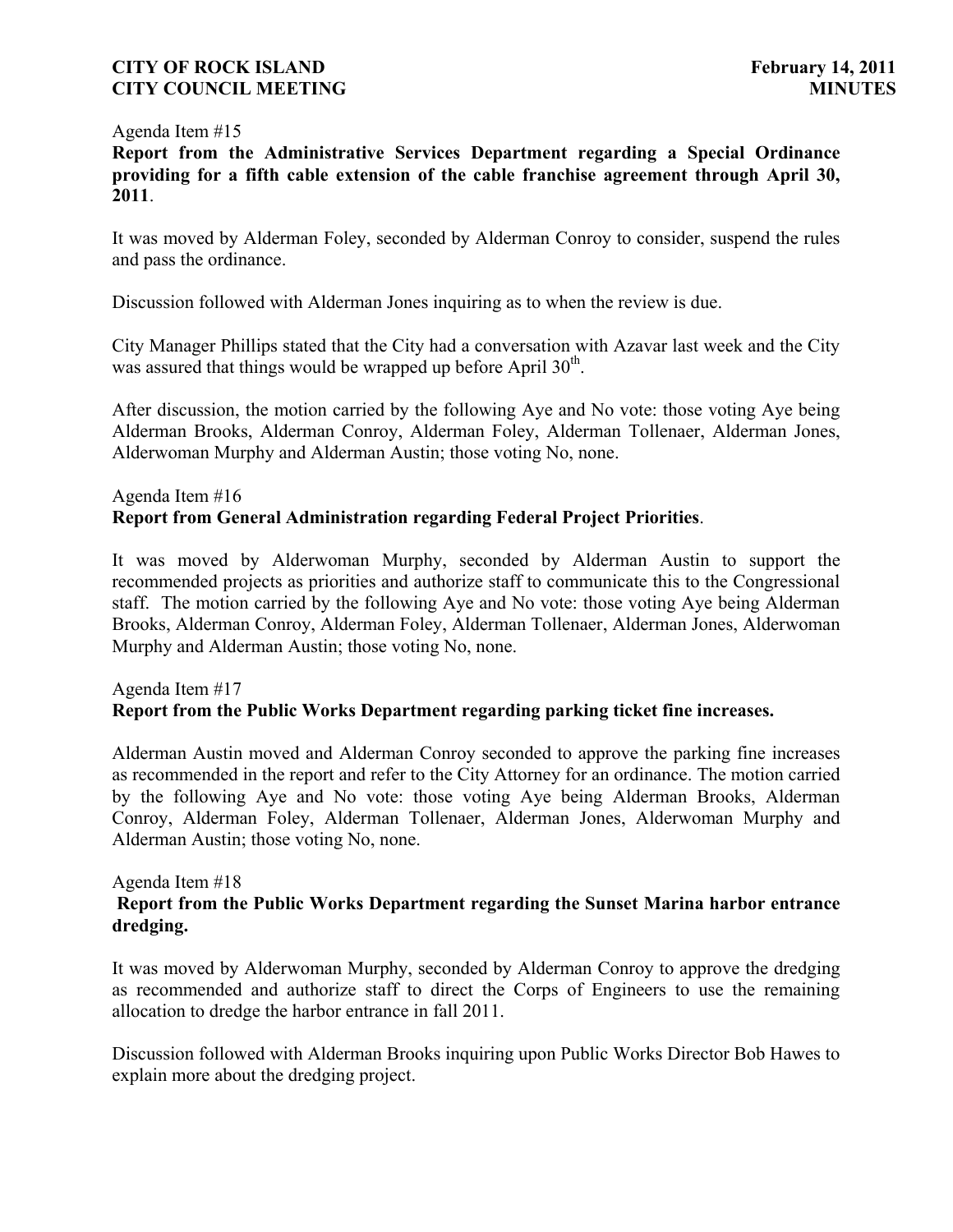Mr. Hawes stated that the Congressional allocation was for \$500,000.00 about two (2) years ago. It was noted that the intent of the allocation was to do the Sunset Marina entrance configuration. Mr. Hawes explained that the Corps needed to do another study; before they could do that, they also revisited the results of the initial study. It was noted that the Corps has now concluded that it will be approximately \$1,750,000.00 for the project.

Mr. Hawes stated that the Corps has used a portion of the money to revisit the study. It was noted that there is about \$300,000.00 left. Mr. Hawes advised that the City has the option of moving forward and doing the design or the City can direct the Corps to use the remainder of the funds to dredge the entrance. Mr. Hawes added that this fall is a good time to do the dredging. Mr. Hawes stated that it is wise to use the money for the dredging because it could be the last opportunity to obtain any federal money for dredging. Mr. Hawes noted that the available funds have to be committed by the 1<sup>st</sup> of October or the City will lose it.

Mr. Hawes stated that the final results of the current study will not be known until August. It was noted that at that time, staff may have a better idea as to whether or not the entrance configuration would be cost effective. Mr. Hawes further discussed this item.

After discussion, the motion carried by the following Aye and No vote: those voting Aye being Alderman Brooks, Alderman Conroy, Alderman Foley, Alderman Tollenaer, Alderman Jones, Alderwoman Murphy and Alderman Austin; those voting No, none.

# Agenda Item #19 **Items from the City Manager's Memorandum Packet.**

City Manager Phillips made reference to information included in the memo packet regarding the project status report on all of the City's capital projects.

Alderman Brooks discussed the City and the school district working more closely together when the City declares a state of emergency in regards to snow removal and routes to school.

City Manager Phillips commented that nothing is scheduled with the school district at this time. However, it is probably a good time to talk to the school district in regards to having a joint meeting.

Alderwoman Murphy reminded everyone to shop Rock Island. Alderwoman Murphy discussed a variety of restaurants in certain areas within the City. Alderwoman Murphy stated that on  $14<sup>th</sup>$ Avenue to the Moline border traveling west there is Lee's on 14<sup>th</sup> Avenue. It was noted that they serve breakfast and lunch. Alderwoman Murphy indicated that a little further down the street is Harris Pizza and they serve lunch and dinner. It was noted that in the same area is Mulkey's Restaurant, which serves breakfast, lunch and dinner. Alderwoman Murphy advised that there are fast food restaurants off of  $14<sup>th</sup>$  Avenue on  $38<sup>th</sup>$  Street, which includes Hardee's, Wendy's and Taco Bell. In addition, there is Cool Beanz Coffee House on 30<sup>th</sup> Street.